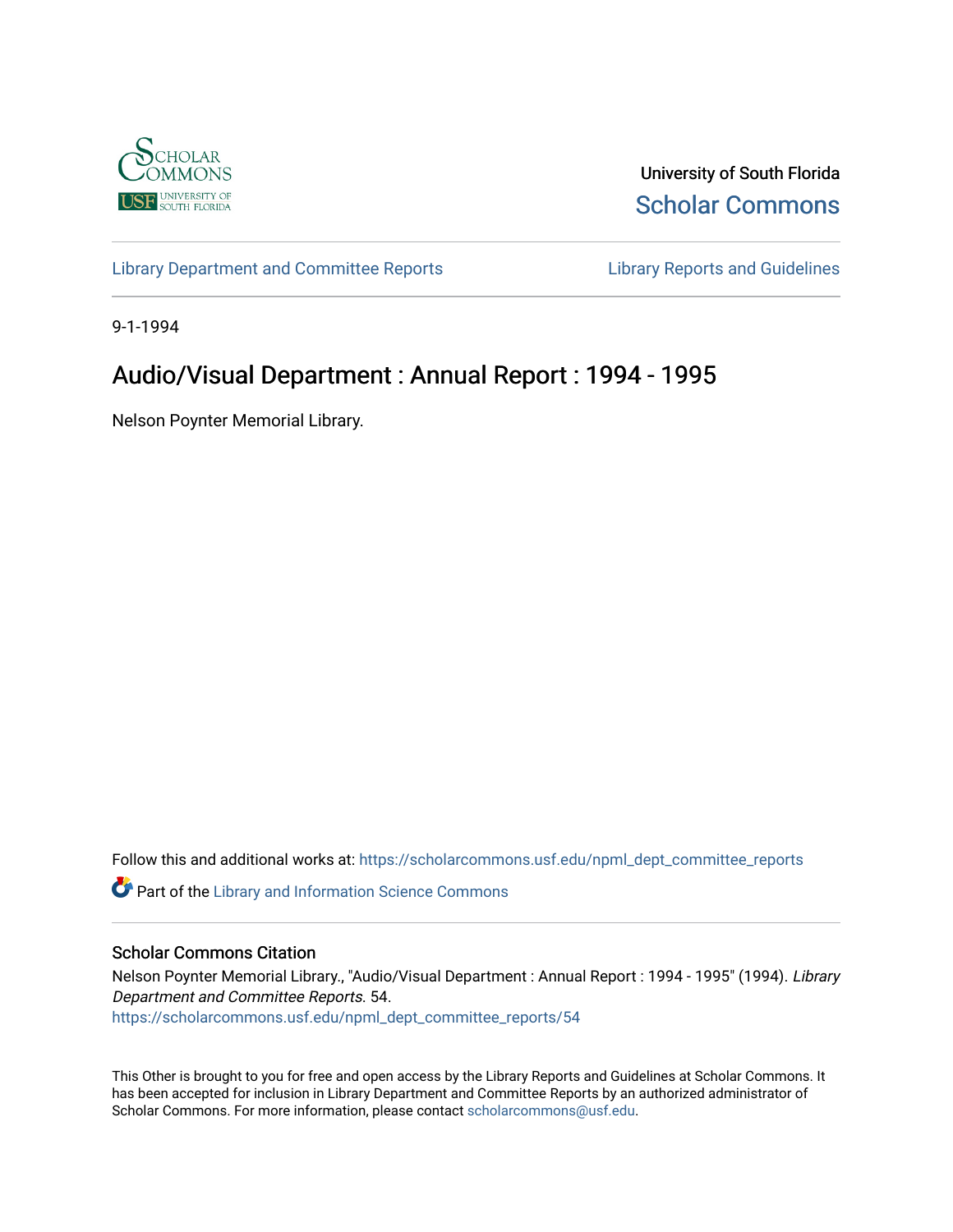### NELSON POYNTER MEMORIAL LIBRARY

## INSTRUCTIONAL MEDIA STATISTICS FOR MAY 1995

### SERVICES

| Equipment Delivery & Set up      | 174   |   |
|----------------------------------|-------|---|
| Film and Video Showing           | 36    |   |
| Photography                      | 9     |   |
| Video duplication                | 14    |   |
| Live Video Recording             | 4     |   |
| <b>Broadcast Video Recording</b> | 8     |   |
| <b>Audio Recording</b>           | 3     |   |
| <b>Audio Duplications</b>        | 59    |   |
| <b>Films Acquired</b>            | 7     |   |
| <b>Videotapes Acquired</b>       | 29    |   |
| <b>ID's Taken</b>                | 270   | п |
| <b>Transparency Production</b>   | 43    | п |
| <b>Other Media Production</b>    | 48    |   |
| Items placed on reserve          | 84    |   |
| <b>AV Reference</b>              | 180   |   |
| <b>SERVICES TOTAL</b>            | 968   |   |
| <b>DEPARTMENT TOTAL</b>          | 2,238 |   |

## PREVIOUS YEARS TOTALS

 $\ddot{\phantom{a}}$ 

| <b>DEPARTMENT TOTAL</b> |       | <b>SERVICE TOTAL</b> |  |
|-------------------------|-------|----------------------|--|
| 1994                    | 2,472 | 1,139                |  |
| 1993                    | 2,209 | 969                  |  |
| 1992                    | 2,078 | 752                  |  |
| 1991                    | 2,201 | 796                  |  |
| 1990                    | 2,666 | 692                  |  |
| 1989                    | 2,267 | 793                  |  |
| 1988                    | 2,330 | 759                  |  |
| 1987                    | 1,969 | 681                  |  |
| 1986                    | 1,584 | 544                  |  |